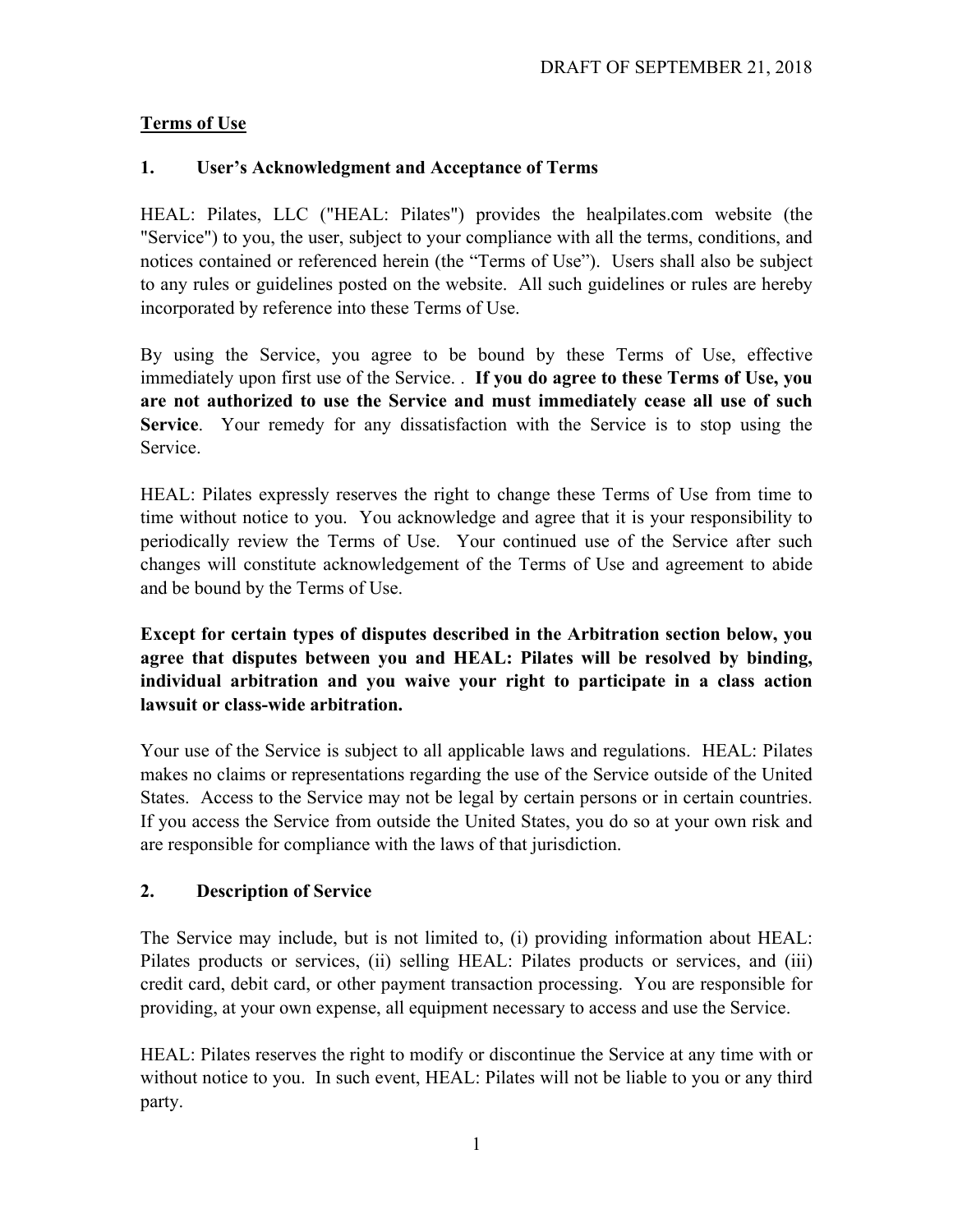These Terms of Use only relate to your use of the Service, and do not relate to any other website, application, or other third party service that is not under HEAL: Pilates's control. The Service may link you to other third party services provided by third party apps or websites on the Internet. You acknowledge that HEAL: Pilates is not responsible or liable for the content of such third party services, or damages and loss caused by or in connection with the use or reliance of such content.

#### **3. Registration Information and Privacy**

In order to access the Service, you may be required to use an account and password that can be obtained by completing a registration form, which requests certain registration information about you, including without limitation, your name, email address, mailing address, and phone number. You agree that all registration information provided by you is true and accurate and that you will maintain and update this information in order to keep it true and accurate. Additional terms are set forth in HEAL: Pilates's Privacy Policy, which is incorporated by reference in these Terms of Use.

In some instances, you may be provided with a temporary password by HEAL: Pilates. In those instances, you agree to change your password as soon as possible. You are solely responsible for keeping your password confidential and registration information secure.

#### **4. Intellectual Property Information**

As between you and HEAL: Pilates, the Service and all content available therein including, but not limited to, text, graphics, logos, button icons, images, video clips, code and software, and any combinations or compilations thereof are the property of HEAL: Pilates or third parties from whom HEAL: Pilates has received a valid license, and may be protected by copyright and/or other intellectual property rights and laws.

In addition, any HEAL: Pilates trademarks, logos, and service marks displayed as part of the Service are the registered and unregistered marks of HEAL: Pilates, including but not limited to: HEAL: Pilates<sup>™</sup> and healpilates.com™. Other trademarks or service marks are property of their respective owners. Nothing in these Terms of Use grants you any right to use any trademark, service mark, logo, and/or the name of HEAL: Pilates.

#### **5. Submission of Communications or Materials**

Any communication or material that you transmit as part of your use of the Service (other than your personal information) will be treated as non-confidential and non-proprietary. By providing HEAL: Pilates with such communication or material, you hereby grant HEAL: Pilates a non-exclusive, royalty-free, perpetual, transferable, irrevocable, and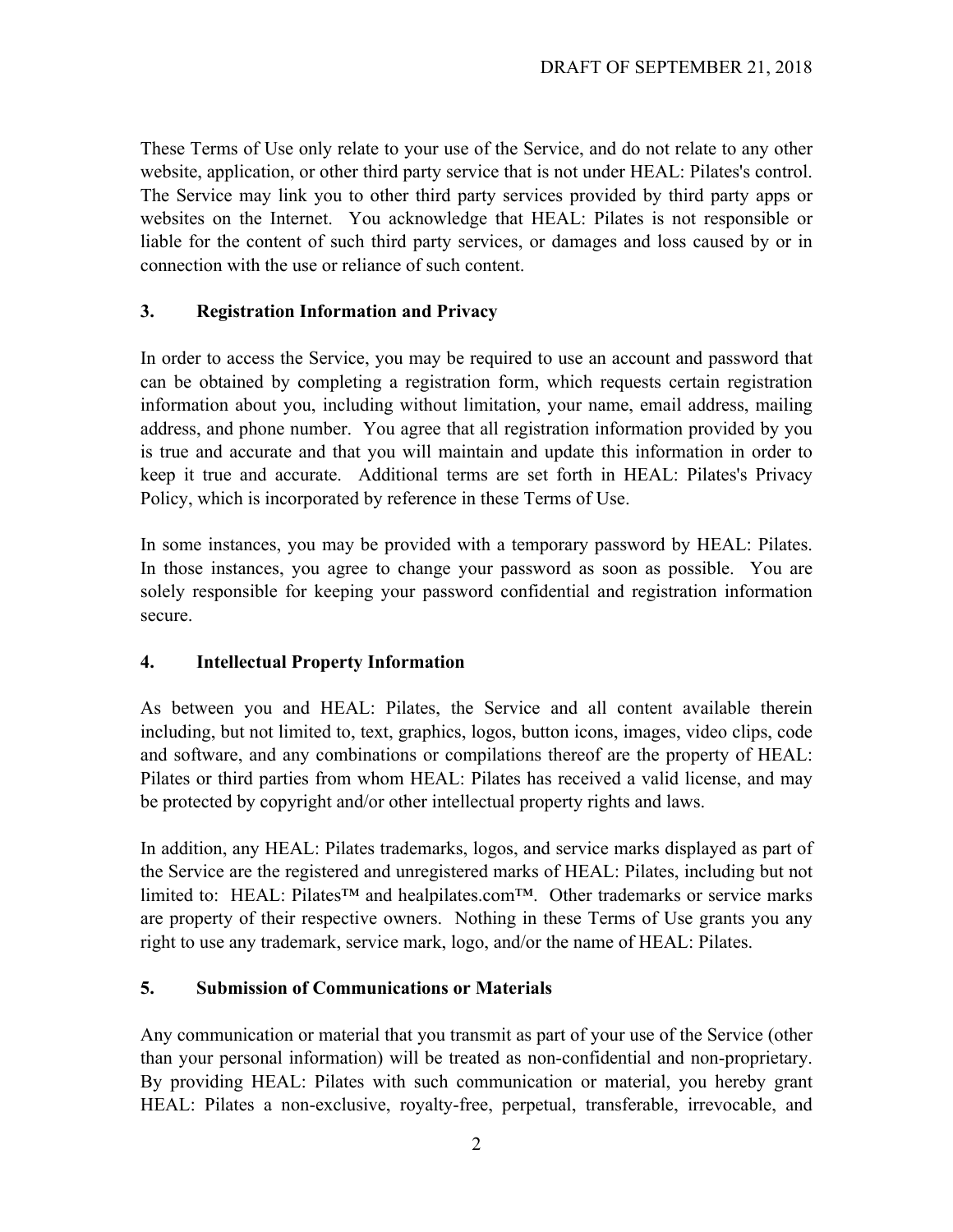fully sublicenseable right to use such material for any purpose regardless of the form or medium (now known or not currently known) in which it is used.

#### **6. Disclaimer of Warranties**

THE SERVICE IS PROVIDED ON AN "AS IS" AND "AS AVAILABLE" BASIS WITHOUT WARRANTY OF ANY KIND, EITHER EXPRESS OR IMPLIED, INCLUDING, BUT NOT LIMITED TO, THE IMPLIED WARRANTIES OF MERCHANTABILITY OR FITNESS FOR A PARTICULAR PURPOSE, OR THE WARRANTY OF NON-INFRINGEMENT. WITHOUT LIMITING THE FOREGOING, HEAL: PILATES MAKES NO WARRANTY THAT (A) THE SERVICE WILL MEET YOUR REQUIREMENTS, (B) THE SERVICE WILL BE UNINTERRUPTED, TIMELY, SECURE, OR ERROR-FREE, (C) THE RESULTS THAT MAY BE OBTAINED FROM THE USE OF THE SERVICE WILL BE EFFECTIVE, ACCURATE OR RELIABLE, OR (D) THE QUALITY OF ANY PRODUCT OR SERVICE PURCHASED OR OBTAINED BY YOU FROM OR THROUGH THE SERVICE WILL MEET YOUR EXPECTATIONS OR BE FREE FROM MISTAKES, ERRORS OR DEFECTS.

THE SERVICE COULD INCLUDE TECHNICAL OR OTHER MISTAKES, INACCURACIES OR TYPOGRAPHICAL ERRORS. HEAL: PILATES MAY MAKE CHANGES TO THE SERVICES, INCLUDING THE PRICES AND DESCRIPTIONS OF ANY PRODUCT OR SERVICE LISTED HEREIN, AT ANY TIME WITHOUT NOTICE.

THE USE OF THE SERVICE IS DONE AT YOUR OWN DISCRETION AND RISK AND WITH YOUR AGREEMENT THAT YOU WILL BE SOLELY RESPONSIBLE FOR ANY DAMAGE TO YOUR COMPUTER SYSTEM OR LOSS OF DATA THAT RESULTS FROM SUCH ACTIVITIES.

You understand and agree that temporary interruptions in service may occur as normal events.

Content available from or through the Service often represents the opinions and judgments of an information provider, user, or other person or entity not connected with us. HEAL: Pilates does not endorse, nor is it responsible for the accuracy or reliability of, any opinion, advice, or statement made by anyone other than an authorized HEAL: Pilates spokesperson speaking in his/her official capacity.

SOME STATES OR JURISDICTIONS DO NOT ALLOW THE EXCLUSION OF CERTAIN WARRANTIES, SO SOME OF THE ABOVE LIMITATIONS MAY NOT APPLY TO YOU.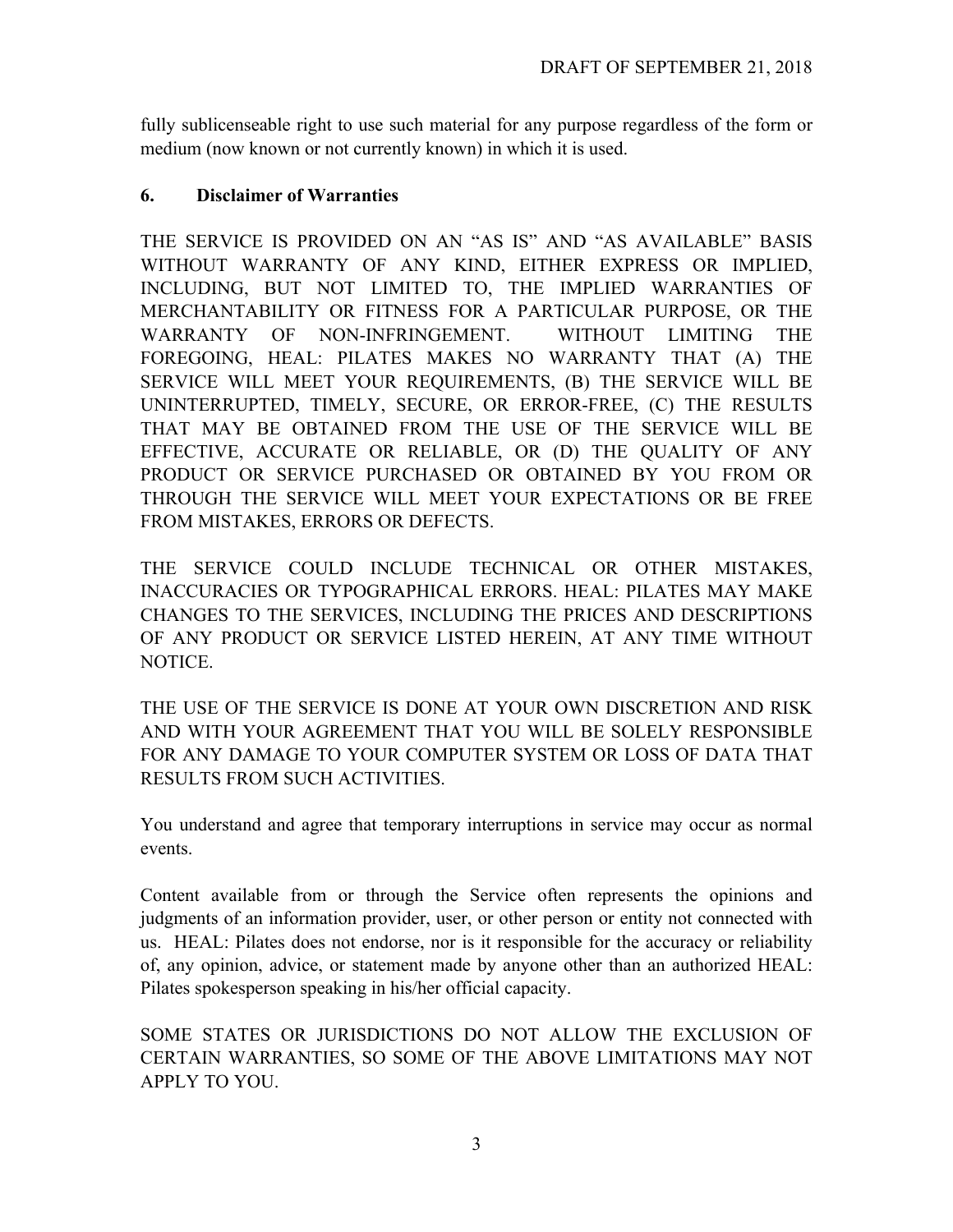# **7. Limitation of Liability**

IN NO EVENT SHALL HEAL: PILATES BE LIABLE TO YOU OR ANY THIRD PARTY FOR ANY SPECIAL, PUNITIVE, INCIDENTAL, INDIRECT OR CONSEQUENTIAL DAMAGES OF ANY KIND, OR ANY DAMAGES WHATSOEVER, INCLUDING, WITHOUT LIMITATION, THOSE RESULTING FROM LOSS OF USE, DATA OR PROFITS, WHETHER OR NOT WE HAVE BEEN ADVISED OF THE POSSIBILITY OF SUCH DAMAGES, AND ON ANY THEORY OF LIABILITY, ARISING OUT OF OR IN CONNECTION WITH THE USE OF THE SERVICE.

SOME JURISDICTIONS PROHIBIT THE EXCLUSION OR LIMITATION OF LIABILITY FOR CONSEQUENTIAL OR INCIDENTAL DAMAGES, SO THE ABOVE LIMITATIONS MAY NOT APPLY TO YOU.

# **8. Termination of Use**

In the event you violate any provision of the Terms of Use, you agree that HEAL: Pilates may at any time, and at its sole discretion, terminate your account or use of some or all of the Service. HEAL: Pilates may also discontinue or change the Service or its availability to you at any time and for any reason, without prior notice or liability.

# **9. Governing Law**

The Service is controlled by us from our office within the state of California, United States of America. It can be accessed from all 50 states, as well as from other countries around the world. As each of these places has laws that may differ from those of California, by accessing this site both of us agree that these Terms of Use and any action related thereto will be governed by the laws of the State of California without regard to its conflict of laws provisions.

# **10. Entire Agreement**

These Terms of Use, together with HEAL: Pilates's Privacy Policy, constitute the entire agreement and understanding between you and us concerning the subject matter of this agreement and supersedes all prior agreements and understandings of the parties with respect to that subject matter. These Terms of Use may not be altered, supplemented, or amended by the use of any other document(s). Any attempt to alter, supplement or amend this document or to enter an order for products or services which are subject to additional or altered terms and conditions shall be null and void, unless otherwise agreed to in a written agreement signed by you and us. To the extent that anything in or associated with the Service is in conflict or inconsistent with these Terms of Use, these Terms of Use shall take precedence.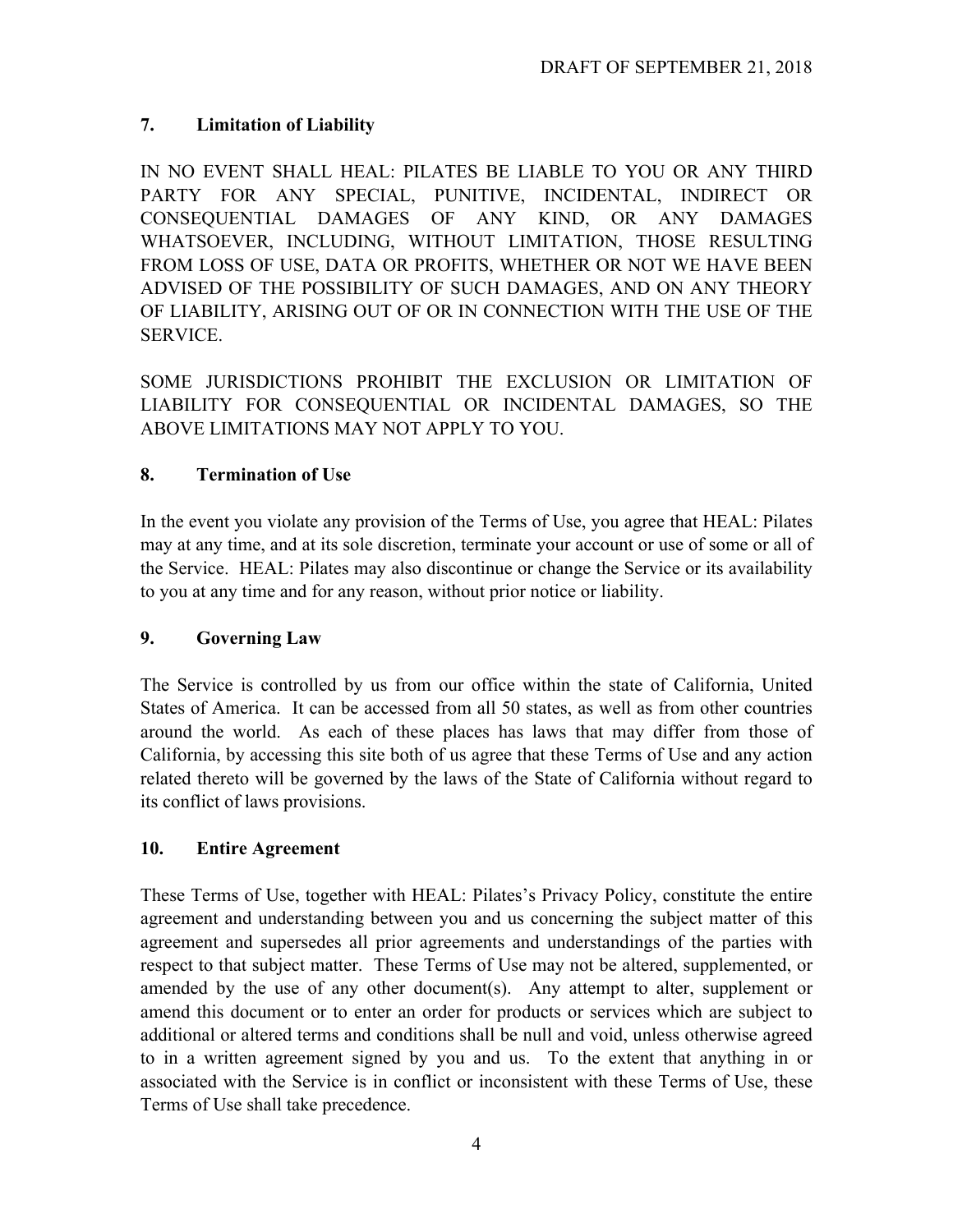### **11. Arbitration**

If a dispute arises between you and HEAL: Pilates, our goal is to provide you with a neutral and cost effective means of resolving the dispute quickly. Accordingly, you agree that we will resolve any claim or controversy at law or equity that relates to or arises out of the Terms of Use (a "Claim") in accordance with the subsections below.

General. You and HEAL: Pilates agree that any dispute, claim or controversy arising out of or relating to these Terms of Use or the breach, termination, enforcement, interpretation or validity thereof will be settled by binding arbitration; except that either party retains the right to bring an individual action in small claims court. You acknowledge and agree that you and HEAL: Pilates are each waiving the right to a trial by jury or to participate as a plaintiff or class member in any purported class action or representative proceeding. Further, unless both you and HEAL: Pilates otherwise agree, the arbitrator may not consolidate more than one person's claims, and may not otherwise preside over any form of any class or representative proceeding. If this specific paragraph is held unenforceable, then the entirety of this "Arbitration" section will be deemed void. Notwithstanding the foregoing, each party reserves the right to seek injunctive or other equitable relief in a court of competent jurisdiction with respect to any dispute related to the actual or threatened infringement, misappropriation or violation of a party's intellectual property or proprietary rights.

Arbitration Rules, Jurisdiction and Venue. The arbitration will be administered by the American Arbitration Association ("AAA") in accordance with the Commercial Arbitration Rules and the Supplementary Procedures for Consumer Related Disputes (the "AAA Rules") then in effect, except as modified by this Section of these Terms of Use. (The AAA Rules are available at www.adr.org/arb\_med or by calling the AAA at 1 -800- 778-7879.) The Federal Arbitration Act will govern the interpretation and enforcement of this Section. The exclusive jurisdiction and venue of any action taken in a small claims court as contemplated by these terms will be the courts located in the State of California and each of the parties hereto waives any objection to jurisdiction and venue in such courts.

Arbitration Process. A party who desires to initiate arbitration must provide the other party with a written Demand for Arbitration as specified in the AAA Rules. (The AAA provides a form Demand for Arbitration at www.adr.org/si.asp?id=3477.) The arbitrator will be either a retired judge or an attorney licensed to practice law in the state of California and will be selected by the parties from the AAA's roster of consumer dispute arbitrators. If the parties are unable to agree upon an arbitrator within seven (7) days of delivery of the Demand for Arbitration, then the AAA will appoint the arbitrator in accordance with the AAA Rules.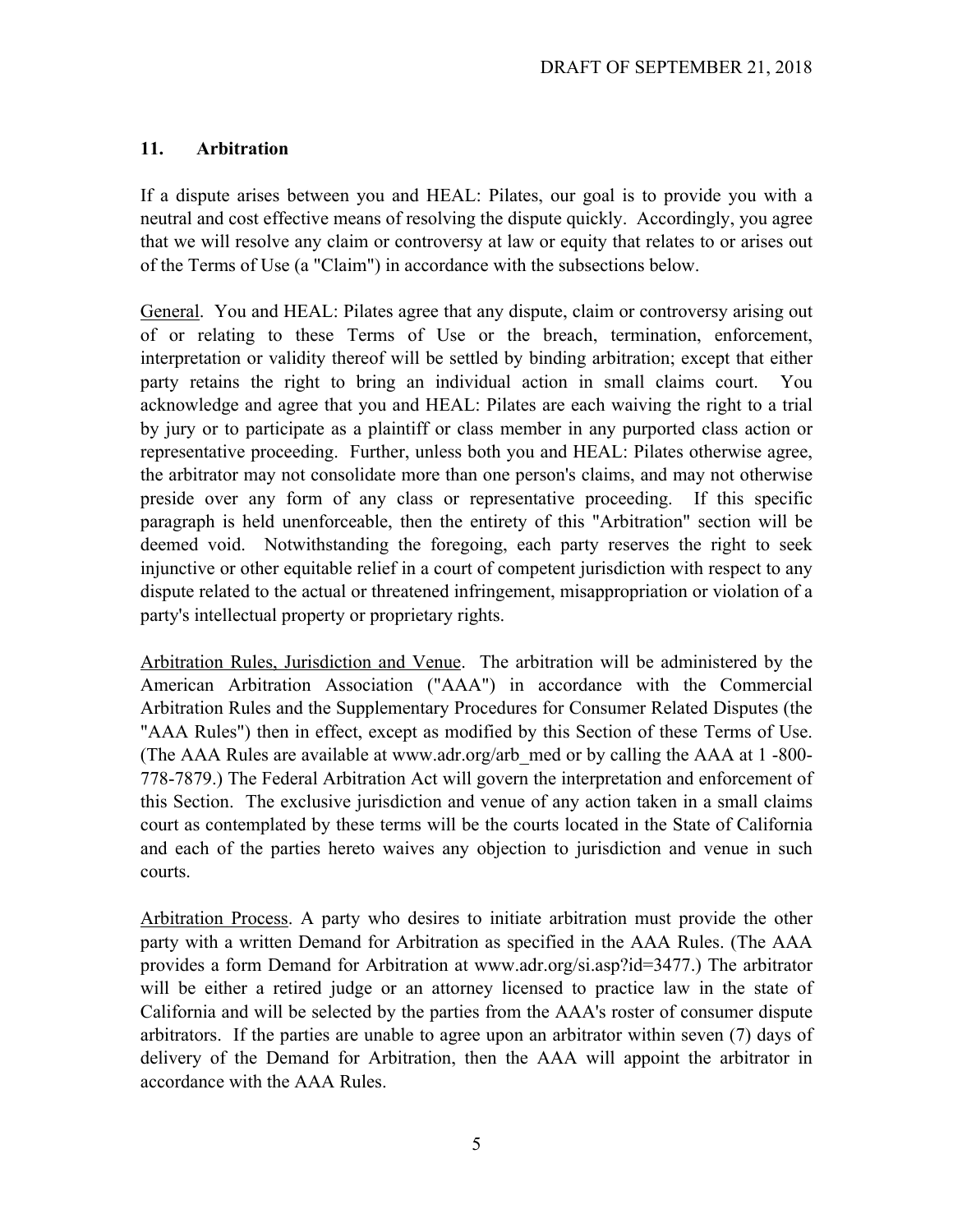This "Arbitration" section shall survive any expiration or termination of your relationship with HEAL: Pilates.

### **12. Miscellaneous**

In any action to enforce these Terms of Use, the prevailing party will be entitled to costs and attorneys' fees. Any cause of action brought by you against HEAL: Pilates must be instituted within one year after the cause of action arises or be deemed forever waived and barred.

You may not assign your rights and obligations under these Terms of Use to any party, and any purported attempt to do so will be null and void. HEAL: Pilates may freely assign its rights and obligations under these Terms of Use.

If any part of these Terms of Use is held invalid or unenforceable, that portion shall be construed in a manner consistent with applicable law to reflect, as nearly as possible, the original intentions of the parties, and the remaining portions shall remain in full force and effect.

Any failure by HEAL: Pilates to enforce or exercise any provision of these Terms of Use shall not constitute a waiver of that right or provision.

# **13. Contact Information**

All notices shall be in writing and shall be made either via email or postal mail. Please contact us at HEAL: Pilates, LLC, 1053 Solano Ave, Albany CA 94706. Our telephone number is (510) 679-5055 and our email address is healpilatesstudio@gmail.com.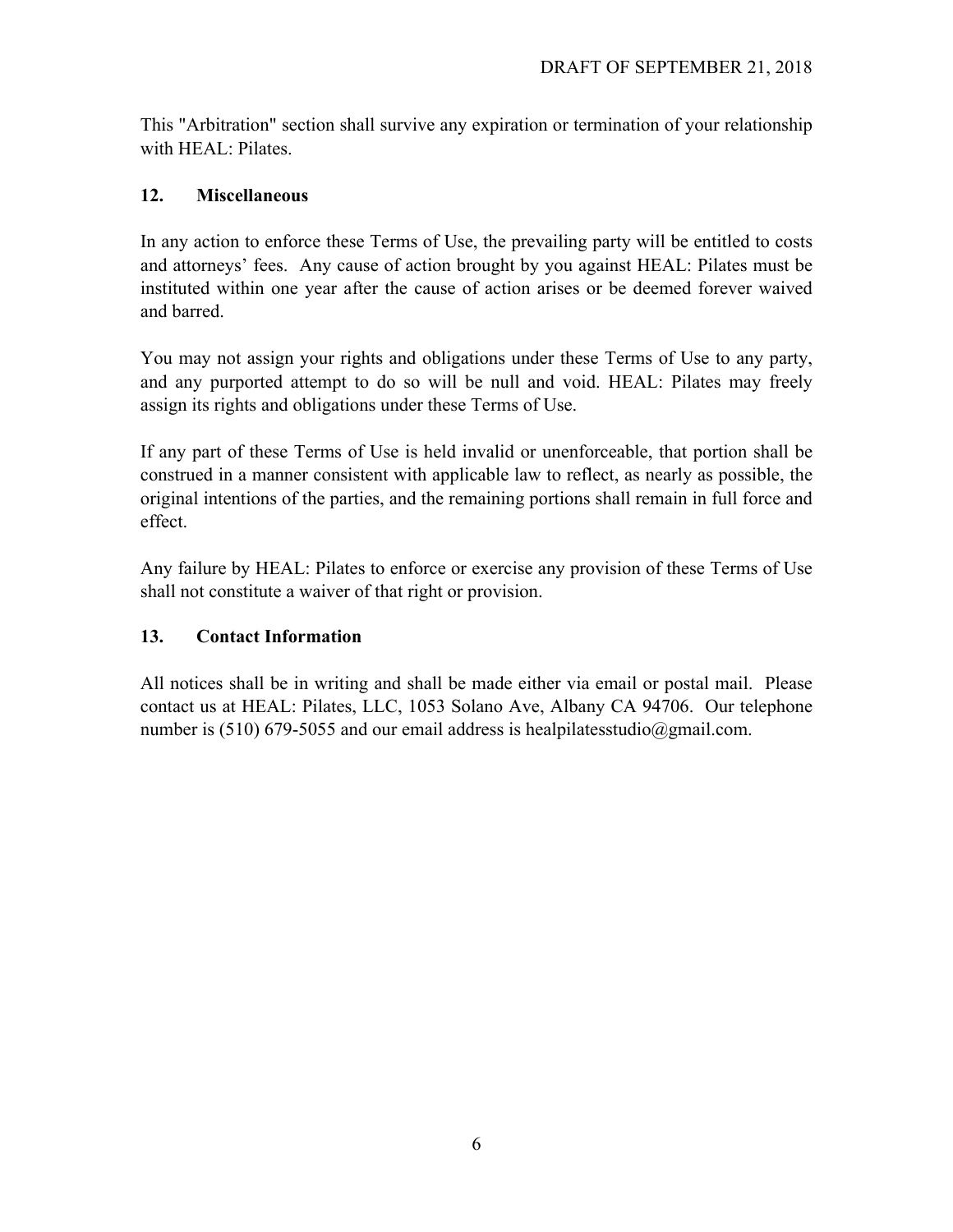## **Privacy Policy**

#### **1. Our Commitment to Privacy**

Your privacy is important to us. To better protect your privacy we provide this notice explaining our online information practices and the choices you can make about the way your information is collected and used. Our privacy policy is designed to inform you of the types of information we collect, how we use that information, and the circumstances under which we will share it with third parties.

### **2. Information Collection and Use**

### *Types of Information Collected.*

HEAL: Pilates, LLC ("HEAL: Pilates") provides the healpilates.com website (the "Service") to you, the user, subject to your compliance with the Terms of Use. HEAL: Pilates is the sole owner of the information collected from the Service. HEAL: Pilates will not sell, share, or rent this information to others in ways differently than we have disclosed in this statement. HEAL: Pilates collects information from users of the Service. Examples of the types of nonpublic personal information collected are:

- Name (First and Last)
- Username
- Password
- Telephone Number
- Mailing and Billing Address
- Names of Family Members
- Record Purchases
- Previous and Upcoming Appointments and Schedules
- Order Information
- Credit Card, Debit Card, or Other Payment Information
- IP Address

HEAL: Pilates uses such information to provide you with the Service. For example, we use such information to respond to specific requests from users, to notify users about products, services, and upcoming or past appointments and schedules, and to process credit card, debit card, or other payment transactions for users. HEAL: Pilates may also use such information to protect the security and integrity of the Service and to help HEAL: Pilates better understand Service usage by users.

Additionally, HEAL: Pilates collects nonpublic personal information about your transactions with us, our affiliates and others from information we receive from you on forms and information about your transactions with us, our affiliates, third party vendors, and others.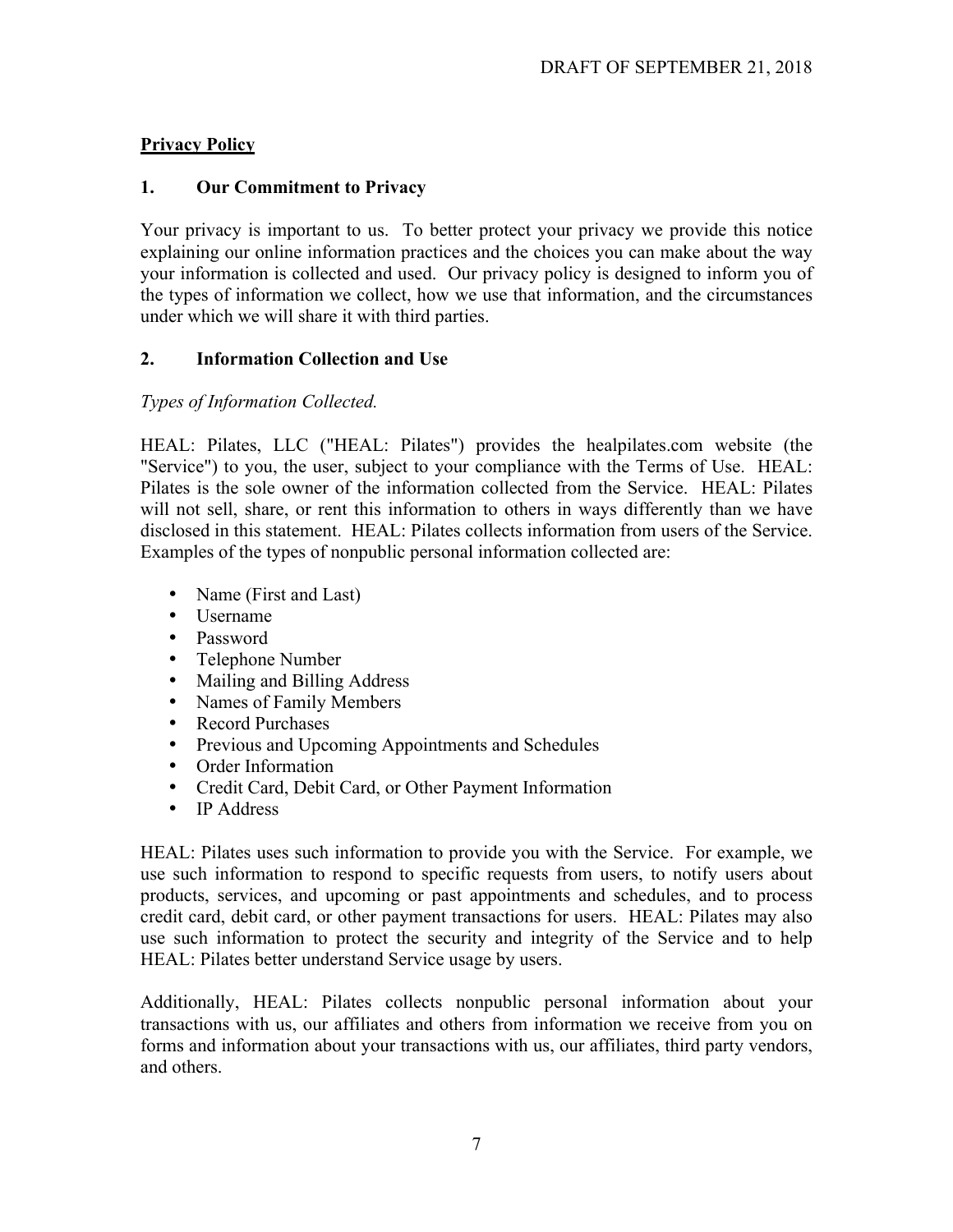### *Use of Third Party Service Providers.*

HEAL: Pilates may also retain other companies and individuals as service providers to perform functions on its behalf which assist in performing internal functions necessary to operate and provide the Service, including but not limited to development and maintenance of the Service. Such third parties may collect information about you and your use of the Service through HEAL: Pilates or on their own, and HEAL: Pilates may share your personal information with such third parties. HEAL: Pilates requires such third parties to keep such information confidential and to only use such information as necessary and for the purpose it was provided.

#### *Government Disclosure*

We may disclose any information to governmental authorities or private parties, to the extent we deem that it is necessary, in our sole discretion, in order to comply with any applicable law, regulation, legal process, investigation or governmental request. We may also disclose such information where we believe it is necessary to investigate, prevent or take action regarding illegal activities, suspected fraud, situations involving potential threats to the physical safety of any person, or violations of the Terms of Use, or as otherwise required or permitted by law or consistent with legal requirements.

### **3. Cookies**

HEAL: Pilates may use cookies, log files or similar technologies to track usage of our Service. A cookie is a data file that resides on your computer, and which allows HEAL: Pilates to recognize you when you return using the same computer and web browser.

Cookies used in connection with the Service may be session cookies (temporary cookies that identify and track users of the Service which are deleted when you close your browser or leave your session) or persistent cookies (cookies which enable our Service to "remember" who you are and to remember your preferences and which will stay on your computer or device after you close your browser or leave your session).

For instance, if HEAL: Pilates uses a cookie to identify you, you would not have to log in a password more than once, thereby saving time while using the Service. Cookies can also enable HEAL: Pilates to track and target the interests of users to further enhance the Service. Some third parties that HEAL: Pilates partners with may also use cookies (for example, advertisers and third party retail partners). HEAL: Pilates has no access to or control over such third party cookies.

# *How We Respond To Do Not Track Signals*.

Please note that your browser setting may allow you to automatically transmit a "Do Not Track" signal to web sites and online services you visit. There is no consensus among industry participants as to what "Do Not Track" means in this context. Like many web sites and online services, HEAL: Pilates does not alter its practices when it receives a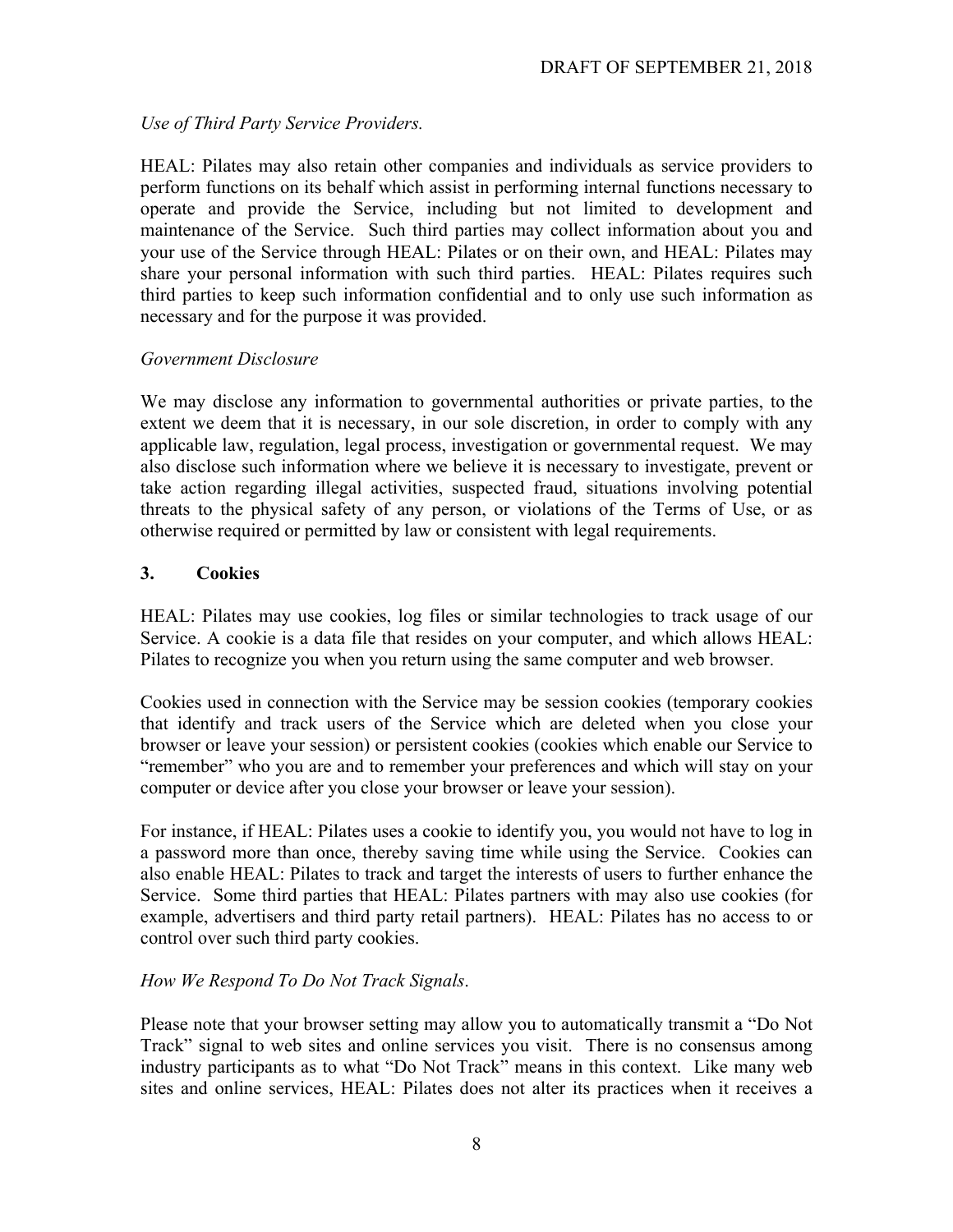"Do Not Track" signal from a user's browser. To find out more about "Do Not Track", please visit http://www.allaboutdnt.com.

# **4. Log Files**

We collect and use IP addresses to analyze trends, administer the site, track user's movement, and gather broad demographic information for aggregate use. IP addresses are in some instances linked to personally identifiable information.

# **5. Links**

The Service may contain links to other websites or applications. Please be aware that HEAL: Pilates is not responsible for the privacy practices of such other websites or applications. HEAL: Pilates encourages you to be aware when you leave the Service and to read the privacy statements of each and every website or application that collects personally identifiable information. This privacy statement applies solely to information collected by the Service.

# **6. Mobile Use**

If you use the Service through a mobile device or one of our mobile applications, HEAL: Pilates will collect usage data, which may include your mobile carrier. If you have opted-in to share your precise location with us through one of our mobile applications, you can turn off the collection of precise location information through your device settings. We may still be able to infer your approximate location through other information we collect, such as your IP address or zip code information obtained in search queries. You agree that HEAL: Pilates may store and use that information for security purposes (for example, for user verification). You also acknowledge and agree that use of the Service through a mobile device may cause data to be displayed on and through your mobile devices which may be viewed by your mobile carrier or other access provider.

HEAL: Pilates may use any telephone number you provide as part of the Service. For example, HEAL: Pilates may use the telephone number to notify users via telephone, text or other electronic means about products, services, and upcoming or past appointments and schedules. HEAL: Pilates does not have a separate charge for this service; however, message and data rates may apply from your mobile carrier. By using the Service, you consent to participate in this service and approve any resulting charges from your mobile carrier. Charges for text messages may appear on your mobile phone bill or be deducted from your prepaid balance.

# **7. Security**

HEAL: Pilates takes commercially reasonable steps to protect personal information you provide from loss, misuse, and unauthorized access, disclosure, alteration, or destruction.